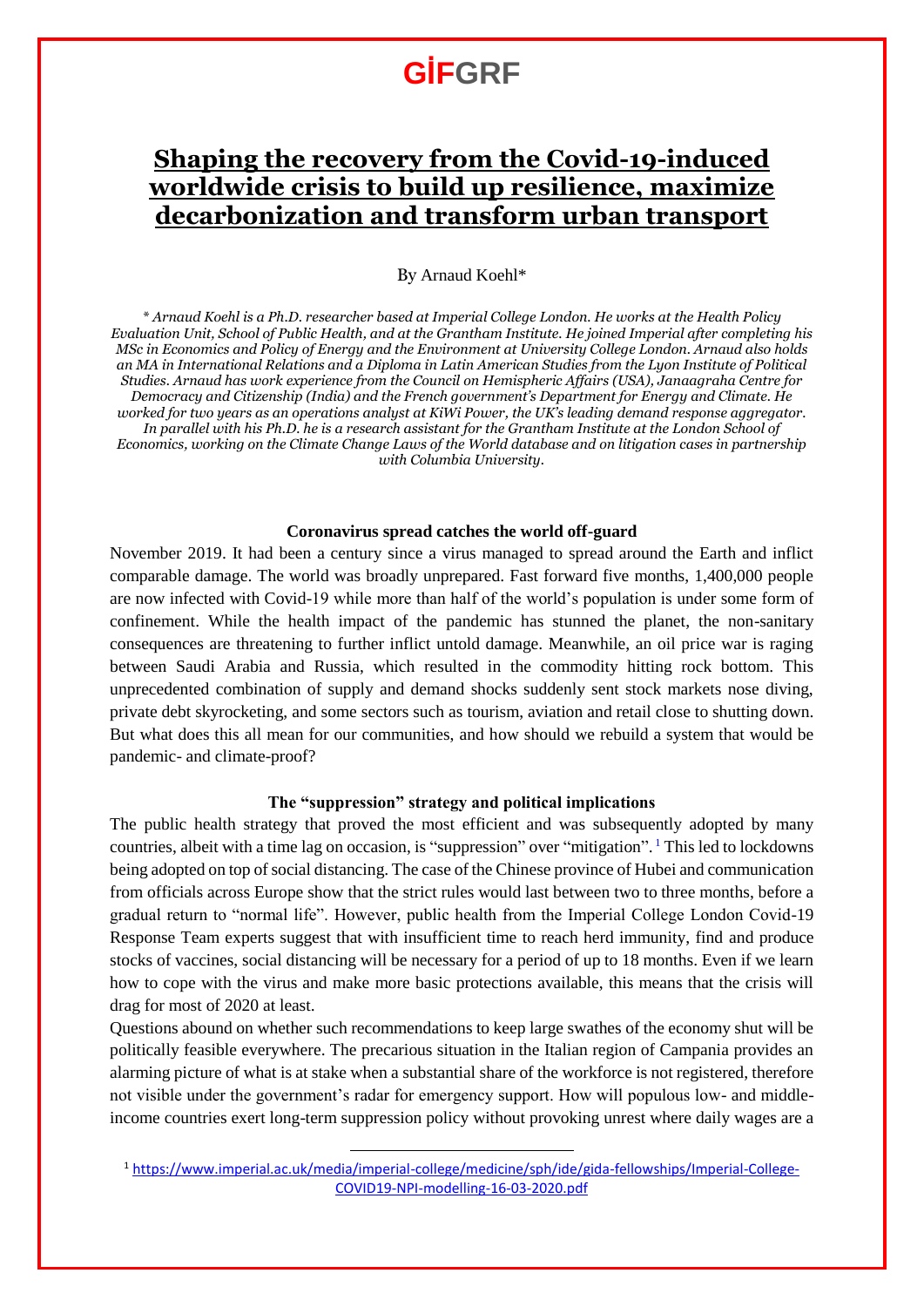# **GİFGRF**

matter of survival and the government is unable to bring adequate basic care? The crisis could even lead to regime change if the virus further extends its grip, toppling the weaker states.

#### **The return of Keynesianism and welfare policies**

Western governments have started to bring a familiar response to the global economic collapse by hastily preparing stimulus plans of gigantic magnitude. The implementation of such plans has not been clearly set out yet, but one can expect central governments to seize the opportunity to reclaim some of their clout through capital investments and development of new rules. Besides, the consequences of social distancing measures on the population oblige governments to direct at least part of their stimulus towards the demand side; welfare policies seem to be back on the agenda. Recovery plans must also combat rising inequality in order to be socially acceptable.

A second debate that has mostly been eluded is the sudden piling of debt. Decided by current leaders, the recovery will be the financial burden of the next generation. Therefore, what societal commitments should the young be allowed to demand from such a massive enterprise?

### **Building resilience**

Recovery efforts could be exploited to combat the existential threats that we are facing in order to strengthen their long-term case. Bailing out high-emitting sectors such as the fossil fuel industry without conditions would otherwise signify that debt creation be piled into soon-to-be-stranded assets. As IEA director and GRF founding member Fatih Birol states, this crisis actually represents a historic opportunity to shift to green investments, at a time when technologies like solar PV demonstrated they are the cheapest energy solutions in growing parts of the world.

Subsidiary effects from these efforts would be to effectively redeploy workforce, rendered redundant because of the falling demand, towards secured positions to upgrade current systems, notably through energy efficiency, electricity infrastructure, big data, etc. Agroforestry programs could also revitalize rural areas; the World Resources Institute suggests that tree-planting now has the potential to generate much more jobs and revenue than logging.<sup>2</sup> A lesser reliance on fossil fuel imports would also enhance the security of supply, price stability and maintain expenditures into national accounts.

### **What does this mean for greenhouse gases (GHG) emissions?**

There are two main impacts on GHG emissions: 1) how low will they go due to the pandemic crisis and the subsequent economic downturn 2) what that will have to do with structural shifts to a low-carbon economy. Will emissions bounce back thanks to the stimulus and low prices, or as we propose, will governments seize the opportunity to demand commitments on emissions reductions? History suggests a boom in CO2 emissions, but the future isn't written yet.

The reality is that even with a sharp drop of GHG emissions in 2020, the urgency to decarbonize will remain the same. To put the Covid-19 toll in context, the World Health Organization estimates that climate-related causes will inflict 250,000 deaths/year between 2030 and 2050. <sup>3</sup> As a foretaste of what to expect, let's remember the humongous wildfires that took place in 2019 in Siberia, the Amazon basin and Australia.

Unfortunately, the carbon price has taken a hit, down by around 30 percent in the last two months, in the wake of commodities. A low carbon price puts in doubt the ability for trading schemes to play an

[economy?utm\\_campaign=wridigest&utm\\_source=wridigest-2020-4-](https://www.wri.org/blog/2020/03/coronavirus-rebooting-US-economy?utm_campaign=wridigest&utm_source=wridigest-2020-4-2&utm_medium=email&utm_content=readmore)

 $\overline{a}$ 

[2&utm\\_medium=email&utm\\_content=readmore](https://www.wri.org/blog/2020/03/coronavirus-rebooting-US-economy?utm_campaign=wridigest&utm_source=wridigest-2020-4-2&utm_medium=email&utm_content=readmore)

<sup>2</sup> [https://www.wri.org/blog/2020/03/coronavirus-rebooting-US-](https://www.wri.org/blog/2020/03/coronavirus-rebooting-US-economy?utm_campaign=wridigest&utm_source=wridigest-2020-4-2&utm_medium=email&utm_content=readmore)

<sup>3</sup> <https://www.who.int/news-room/fact-sheets/detail/climate-change-and-health>